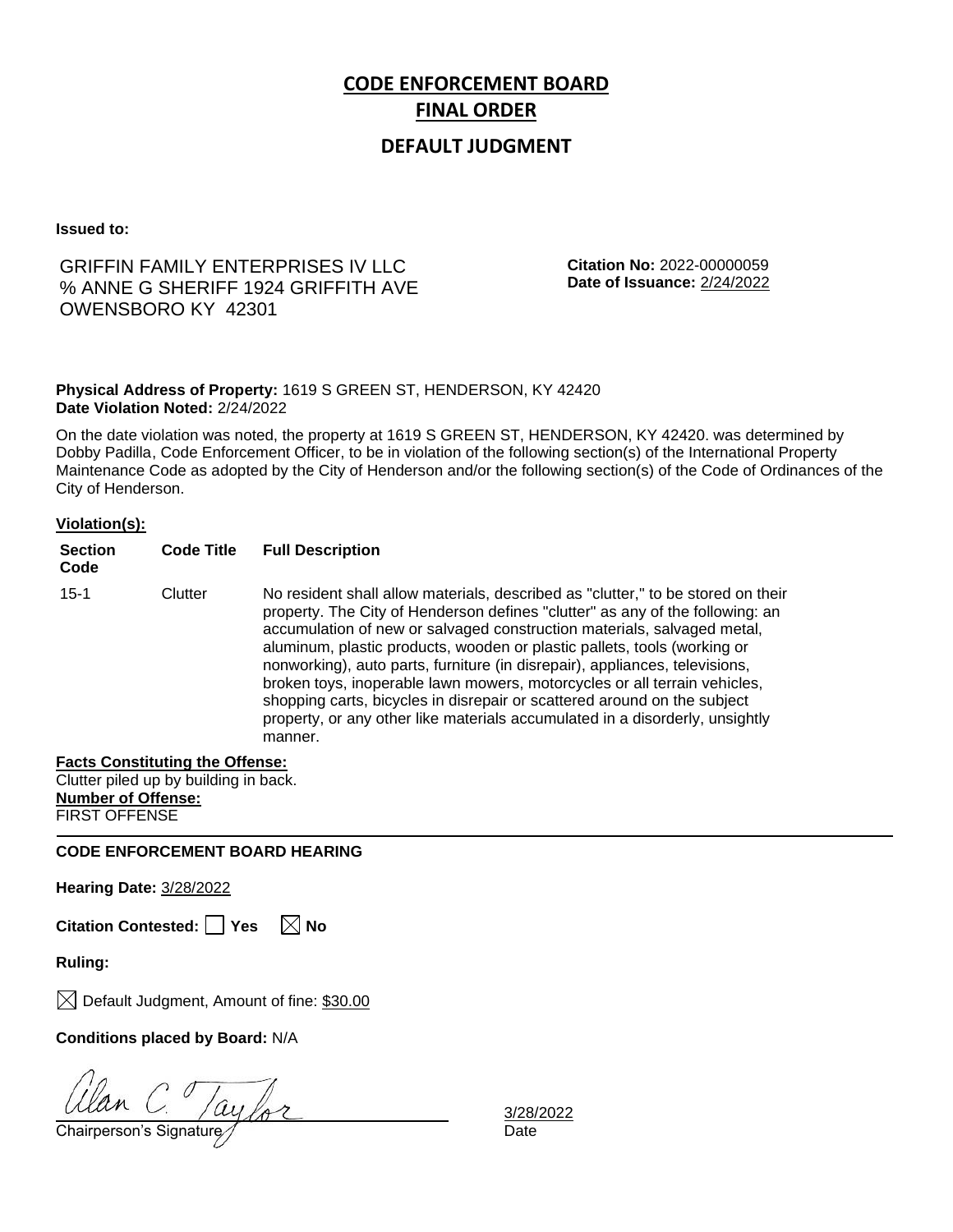## **DEFAULT JUDGMENT**

**Issued to:**

RICHARD GROSS 1412 CUMNOCK ST HENDERSON KY 42420 **Citation No:** 2022-00000064 **Date of Issuance:** 2/25/2022

### **Physical Address of Property:** 1412 CUMNOCK ST, HENDERSON, KY 42420 **Date Violation Noted:** 2/25/2022

On the date violation was noted, the property at 1412 CUMNOCK ST, HENDERSON, KY 42420. was determined by Dobby Padilla, Code Enforcement Officer, to be in violation of the following section(s) of the International Property Maintenance Code as adopted by the City of Henderson and/or the following section(s) of the Code of Ordinances of the City of Henderson.

### **Violation(s):**

| <b>Section</b><br>Code | <b>Code Title</b>     | <b>Full Description</b>                                                                                                                                                                                                                                                                                                                                                                                                                                                                                                                                                                                                                                     |
|------------------------|-----------------------|-------------------------------------------------------------------------------------------------------------------------------------------------------------------------------------------------------------------------------------------------------------------------------------------------------------------------------------------------------------------------------------------------------------------------------------------------------------------------------------------------------------------------------------------------------------------------------------------------------------------------------------------------------------|
| $15 - 1$               | Clutter               | No resident shall allow materials, described as "clutter," to be stored on their<br>property. The City of Henderson defines "clutter" as any of the following: an<br>accumulation of new or salvaged construction materials, salvaged metal,<br>aluminum, plastic products, wooden or plastic pallets, tools (working or<br>nonworking), auto parts, furniture (in disrepair), appliances, televisions,<br>broken toys, inoperable lawn mowers, motorcycles or all terrain vehicles,<br>shopping carts, bicycles in disrepair or scattered around on the subject<br>property, or any other like materials accumulated in a disorderly, unsightly<br>manner. |
| 308.1                  | Rubbish or<br>garbage | Exterior property and premises, and the interior of every structure, shall be<br>free from any accumulation of rubbish or garbage.                                                                                                                                                                                                                                                                                                                                                                                                                                                                                                                          |

### **Facts Constituting the Offense:**

Furniture, wood and garbage piled up in back by alley. **Number of Offense:** FIRST OFFENSE

**CODE ENFORCEMENT BOARD HEARING**

**Hearing Date:** 3/28/2022

**Citation Contested:** ■ Yes  $\ \ \mathbb{\times}$  No

**Ruling:**

 $\bowtie$  Default Judgment, Amount of fine: \$60.00

**Conditions placed by Board:** N/A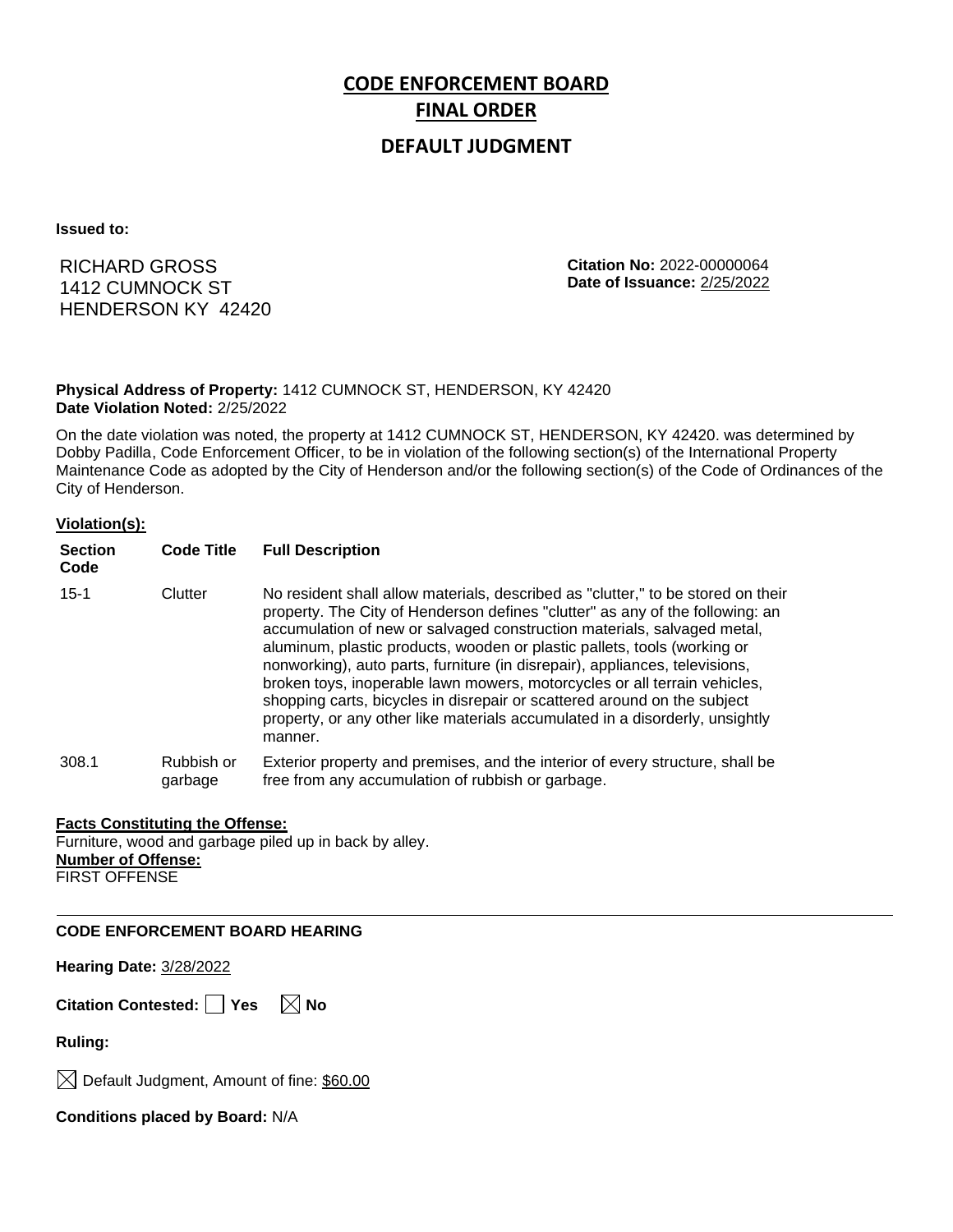allan C. Taylor

3/28/2022<br>Date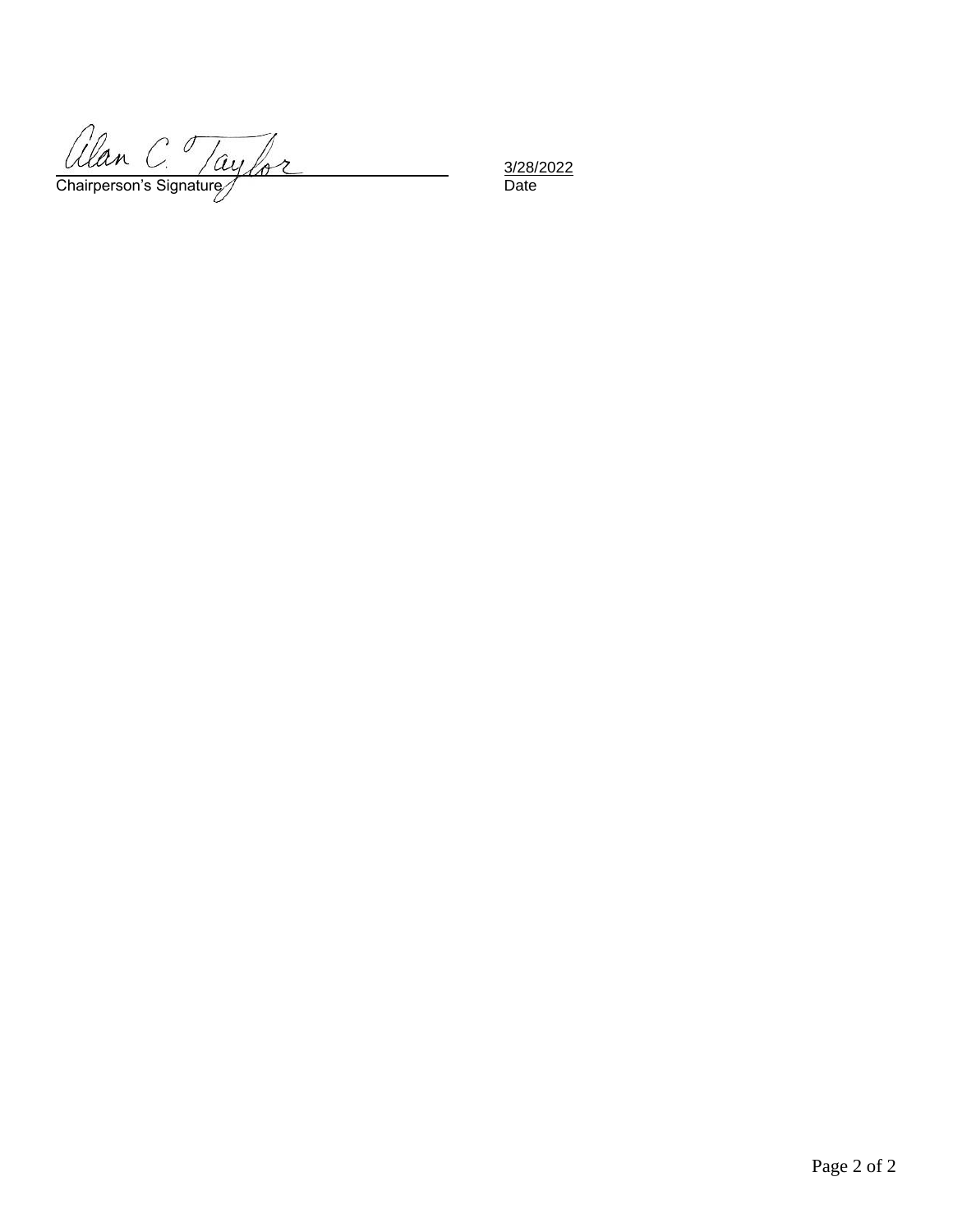## **DEFAULT JUDGMENT**

**Issued to:**

## ARROYO MOISES & JUAN ARROYO 1703 WASHINGTON ST HENDERSON KY 42420

**Citation No:** 2022-00000075 **Date of Issuance:** 3/17/2022

### **Physical Address of Property:** 1714 WASHINGTON ST, HENDERSON, KY 42420 **Date Violation Noted:** 3/17/2022

On the date violation was noted, the property at 1714 WASHINGTON ST, HENDERSON, KY 42420. was determined by Dobby Padilla, Code Enforcement Officer, to be in violation of the following section(s) of the International Property Maintenance Code as adopted by the City of Henderson and/or the following section(s) of the Code of Ordinances of the City of Henderson.

### **Violation(s):**

| <b>Section</b><br>Code                                                                          | <b>Code Title</b>     | <b>Full Description</b>                                                                                                                                                                                                                                                                                                                                                                                    |
|-------------------------------------------------------------------------------------------------|-----------------------|------------------------------------------------------------------------------------------------------------------------------------------------------------------------------------------------------------------------------------------------------------------------------------------------------------------------------------------------------------------------------------------------------------|
| 304.7                                                                                           | Roofs and<br>drainage | The roof and flashing shall be sound, tight and not have defects that admit<br>rain. Roof drainage shall be adequate to prevent dampness or deterioration<br>in the walls or interior portion of the structure. Roof drains, gutters and<br>downspouts shall be maintained in good repair and free from obstructions.<br>Roof water shall not be discharged in a manner that creates a public<br>nuisance. |
| $\mathbf{F}$ , and $\mathbf{A}$ , and the state of the $\mathbf{A}$ $\mathbf{B}$ , $\mathbf{A}$ |                       |                                                                                                                                                                                                                                                                                                                                                                                                            |

**Facts Constituting the Offense:** Hole in roof **Number of Offense:** FIRST OFFENSE

### **CODE ENFORCEMENT BOARD HEARING**

**Hearing Date:** 3/28/2022

| Citation Contested: Yes |  |  | $\boxtimes$ No |
|-------------------------|--|--|----------------|
|-------------------------|--|--|----------------|

**Ruling:**

 $\boxtimes$  Default Judgment, Amount of fine: \$125.00

**Conditions placed by Board:** N/A

Ulan C. ay for 3/28/<br>Chairperson's Signature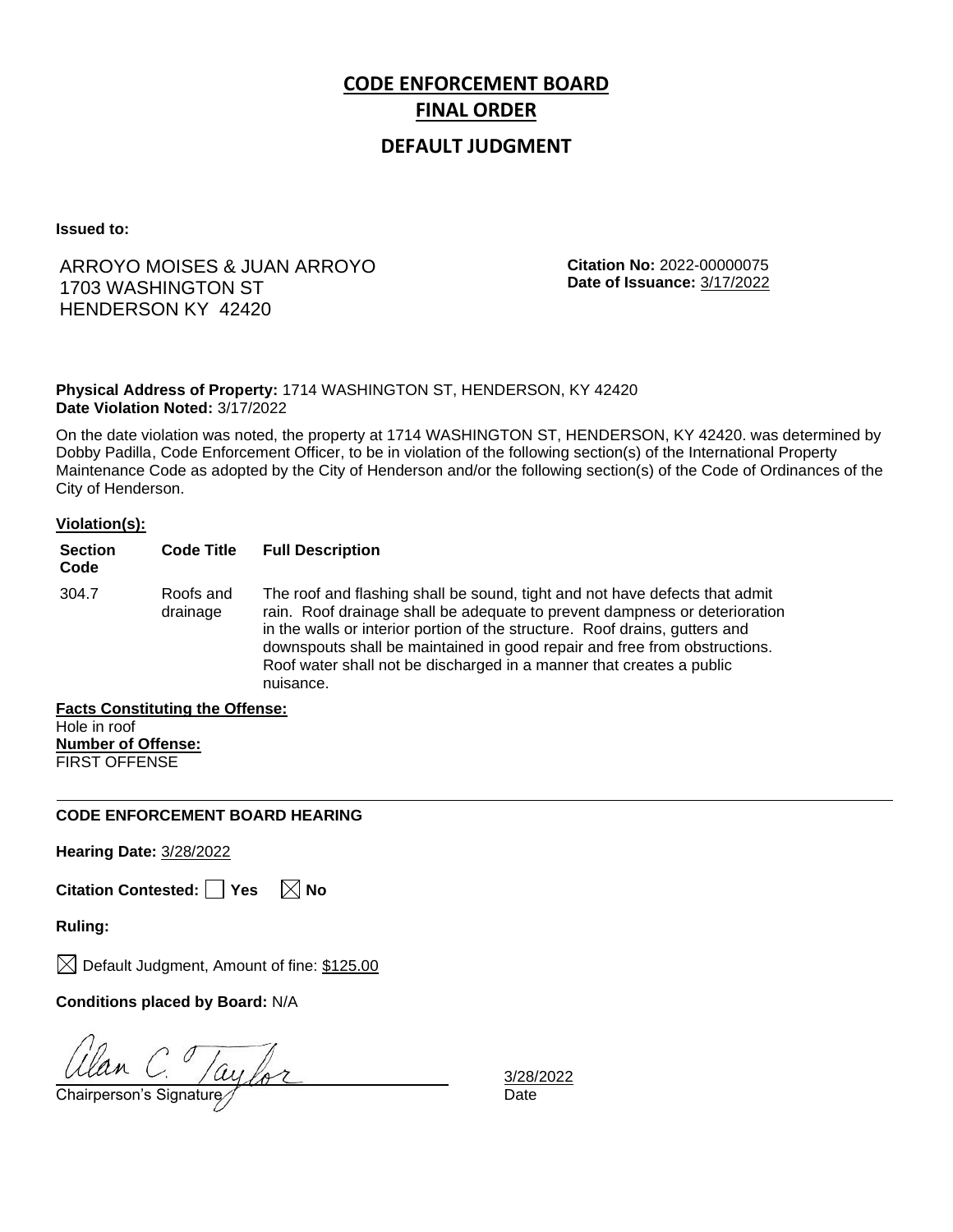### **DEFAULT JUDGMENT**

**Issued to:**

JOSEPH FEDNEL 1411 YOUNG ST HENDERSON KY 42420 **Citation No:** 2022-00000090 **Date of Issuance:** 2/23/2022

### **Physical Address of Property:** 1411 YOUNG ST, HENDERSON, KY 42420 **Date Violation Noted:** 2/23/2022

On the date violation was noted, the property at 1411 YOUNG ST, HENDERSON, KY 42420. was determined by Dobby Padilla, Code Enforcement Officer, to be in violation of the following section(s) of the International Property Maintenance Code as adopted by the City of Henderson and/or the following section(s) of the Code of Ordinances of the City of Henderson.

#### **Violation(s):**

| <b>Section</b><br>Code | <b>Code Title</b> | <b>Full Description</b>                                                                                                                                                                                                                                                                                                                                                                                                                                                                                                                                                                                                                                     |
|------------------------|-------------------|-------------------------------------------------------------------------------------------------------------------------------------------------------------------------------------------------------------------------------------------------------------------------------------------------------------------------------------------------------------------------------------------------------------------------------------------------------------------------------------------------------------------------------------------------------------------------------------------------------------------------------------------------------------|
| $15 - 1$               | Clutter           | No resident shall allow materials, described as "clutter," to be stored on their<br>property. The City of Henderson defines "clutter" as any of the following: an<br>accumulation of new or salvaged construction materials, salvaged metal,<br>aluminum, plastic products, wooden or plastic pallets, tools (working or<br>nonworking), auto parts, furniture (in disrepair), appliances, televisions,<br>broken toys, inoperable lawn mowers, motorcycles or all terrain vehicles,<br>shopping carts, bicycles in disrepair or scattered around on the subject<br>property, or any other like materials accumulated in a disorderly, unsightly<br>manner. |

#### **Facts Constituting the Offense:**

**Mattress Number of Offense:** SECOND OFFENSE

**CODE ENFORCEMENT BOARD HEARING**

**Hearing Date:** 3/28/2022

**Citation Contested:** ■ Yes  $\ \ \mathbb{\times}$  No

**Ruling:**

 $\boxtimes$  Default Judgment, Amount of fine: \$60.00

**Conditions placed by Board:** N/A

 $\frac{d}{d}$  C.  $\frac{1}{d}$  C.  $\frac{1}{d}$  C.  $\frac{1}{d}$  Chairperson's Signature  $\frac{1}{d}$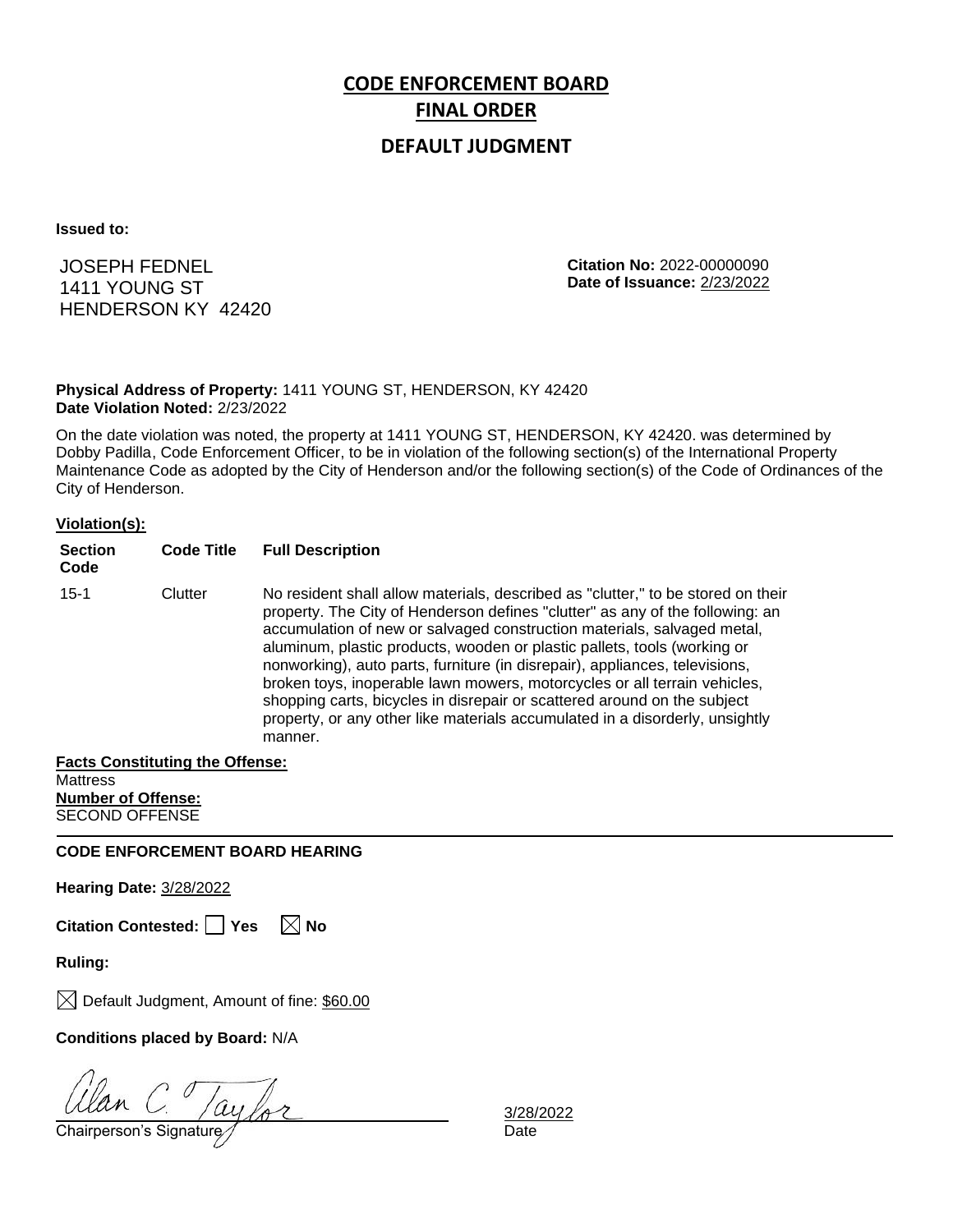## **DEFAULT JUDGMENT**

**Issued to:**

MICHAEL D BRINKLEY 1533 CUMNOCK ST HENDERSON KY 42420 **Citation No:** 2022-00000135 **Date of Issuance:** 3/7/2022

**Physical Address of Property:** 1533 CUMNOCK ST, HENDERSON, KY 42420 **Date Violation Noted:** 3/7/2022

On the date violation was noted, the property at 1533 CUMNOCK ST, HENDERSON, KY 42420. was determined by Dobby Padilla, Code Enforcement Officer, to be in violation of the following section(s) of the International Property Maintenance Code as adopted by the City of Henderson and/or the following section(s) of the Code of Ordinances of the City of Henderson.

#### **Violation(s):**

| <b>Section</b><br>Code | <b>Code Title</b>     | <b>Full Description</b>                                                                                                            |
|------------------------|-----------------------|------------------------------------------------------------------------------------------------------------------------------------|
| 308.1                  | Rubbish or<br>garbage | Exterior property and premises, and the interior of every structure, shall be<br>free from any accumulation of rubbish or garbage. |

### **Facts Constituting the Offense:**

Limbs, trash and open door in back. **Number of Offense:** FIRST OFFENSE

### **CODE ENFORCEMENT BOARD HEARING**

**Hearing Date:** 3/28/2022

**Citation Contested:** Yes  $\boxtimes$  No

**Ruling:**

 $\boxtimes$  Default Judgment, Amount of fine: \$30.00

**Conditions placed by Board:** N/A

 $\frac{Ulan}{C}$   $\frac{Vay}{C}$   $\frac{2128}{C}$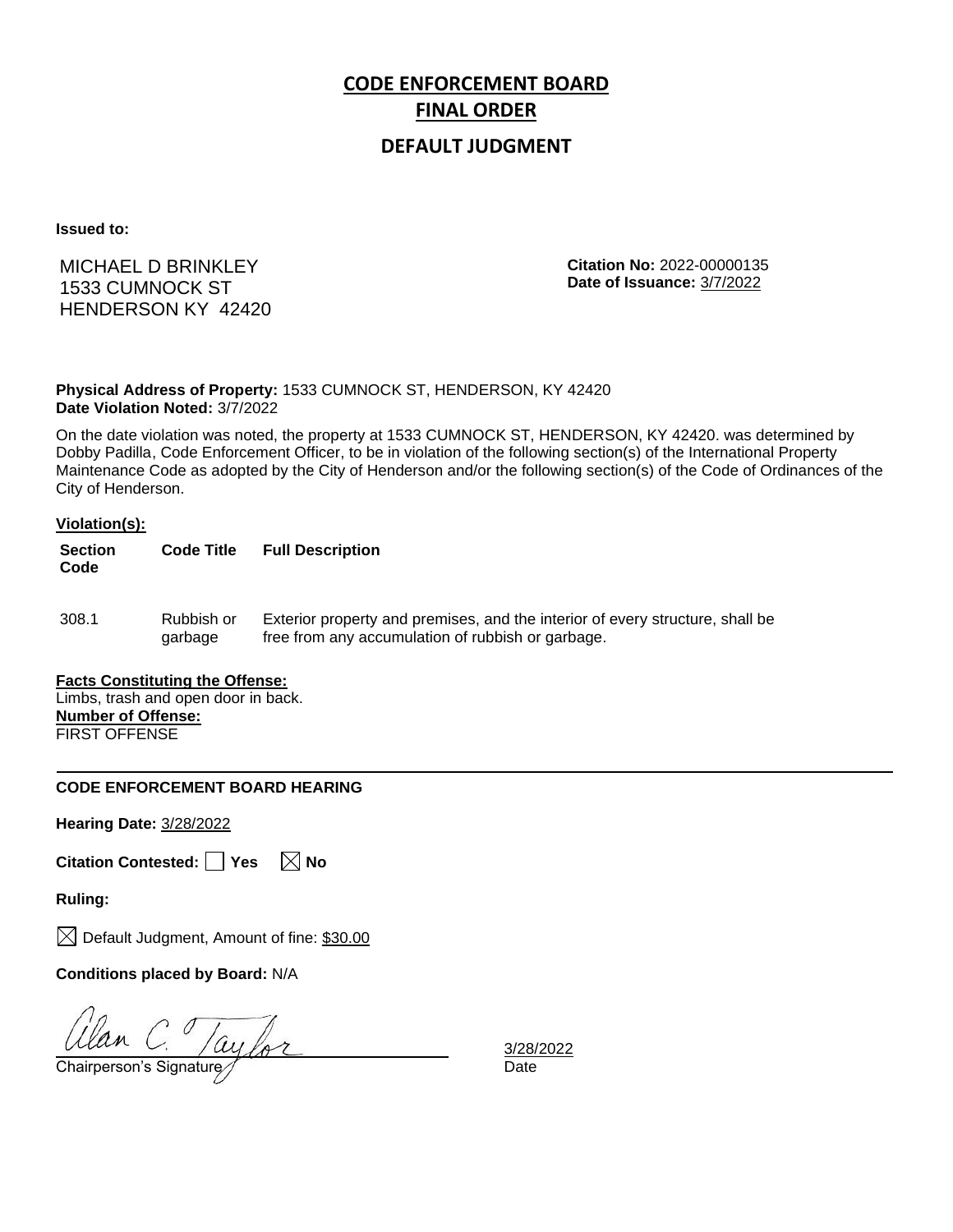## **DEFAULT JUDGMENT**

**Issued to:**

## NICHOLAS J HARDRICK 679 WATSON LN HENDERSON KY 42420

**Citation No:** 2022-00000146 **Date of Issuance:** 3/10/2022

### **Physical Address of Property:** 502 GABE ST, HENDERSON, KY 42420 **Date Violation Noted:** 3/10/2022

On the date violation was noted, the property at 502 GABE ST, HENDERSON, KY 42420. was determined by Dobby Padilla, Code Enforcement Officer, to be in violation of the following section(s) of the International Property Maintenance Code as adopted by the City of Henderson and/or the following section(s) of the Code of Ordinances of the City of Henderson.

### **Violation(s):**

| <b>Section</b><br>Code | <b>Code Title</b>       | <b>Full Description</b>                                                                                                                                                                                                                                                                                                                                                                                                                   |
|------------------------|-------------------------|-------------------------------------------------------------------------------------------------------------------------------------------------------------------------------------------------------------------------------------------------------------------------------------------------------------------------------------------------------------------------------------------------------------------------------------------|
| 304.2                  | Protective<br>treatment | Exterior surfaces, including by not limited to, doors, door and window frames,<br>cornices, porches, trim, balconies, decks and fences, shall be maintained in<br>good condition. Exterior wood surfaces, other than decay-resistant woods,<br>shall be protected from the elements and decay by painting or other<br>protective covering or treatment. Peeling, flaking and chipped paint shall be<br>eliminated and surfaces repainted. |

#### **Facts Constituting the Offense:**

| Underpinning missing      |
|---------------------------|
| <b>Number of Offense:</b> |
| <b>FIRST OFFENSE</b>      |

### **CODE ENFORCEMENT BOARD HEARING**

**Hearing Date:** 3/28/2022

**Citation Contested: Yes No**

**Ruling:**

 $\bowtie$  Default Judgment, Amount of fine: \$125.00

**Conditions placed by Board:** N/A

 $G \over \frac{1}{2}$ Chairperson's Signature  $\frac{1}{2}$